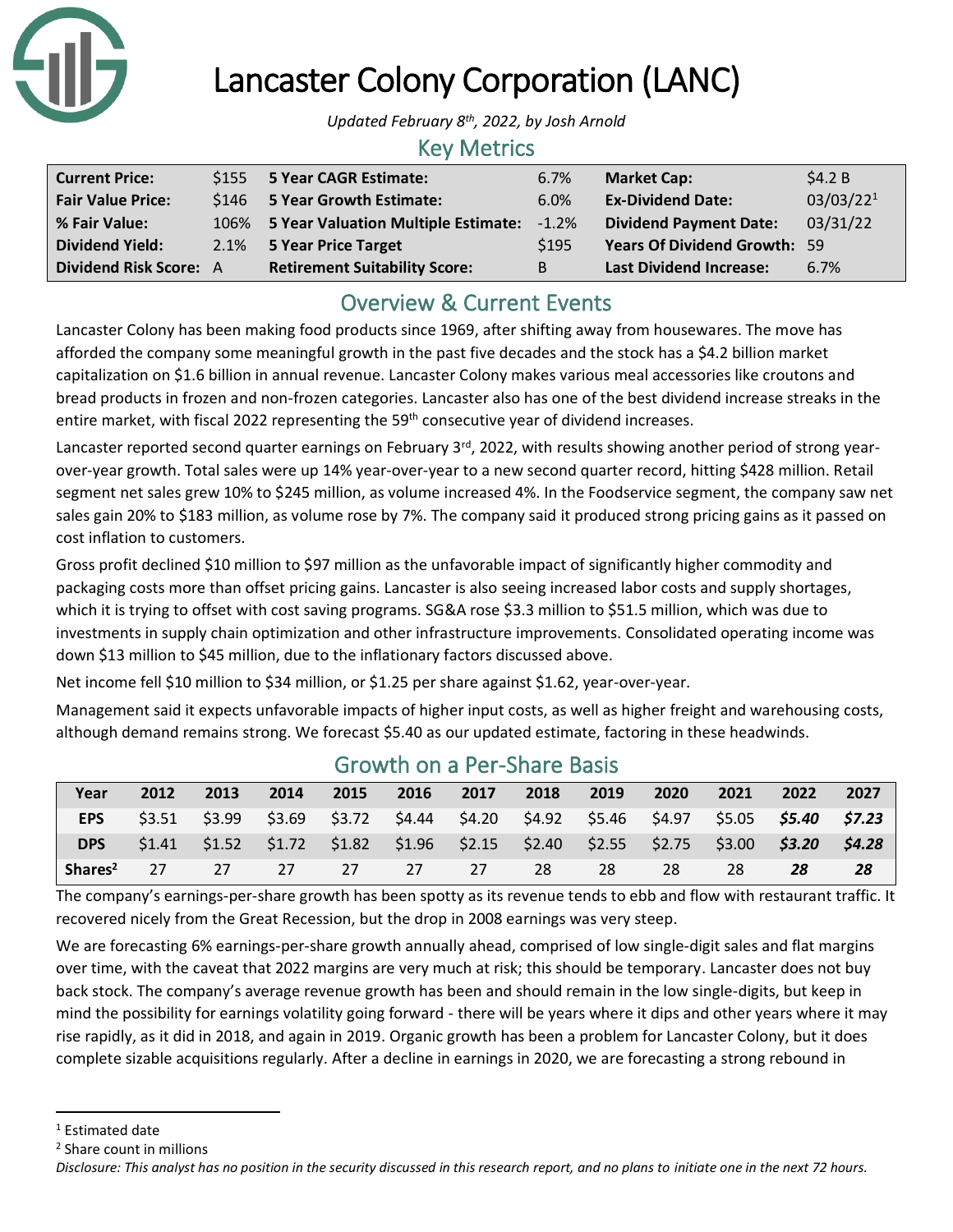

# Lancaster Colony Corporation (LANC)

#### *Updated February 8th, 2022, by Josh Arnold*

earnings to get Lancaster back to its former growth track for fiscal 2022. We note that comparables will continue to get much tougher for Lancaster as calendar year 2021 goes on, so we are cautious.

We are forecasting modest dividend growth annually for the next five years as Lancaster Colony continues its impressive streak of payouts to shareholders; the payout could be \$4.28 per share in five years. Lancaster is not a strong income stock, but it does prioritize growth in the payout each year, and that should continue. The company raised the dividend in December 2021 for the 59<sup>th</sup> consecutive year, boosting the payout by 6.7%.

## Valuation Analysis

| Year                                                     | 2012 | 2013 | 2014         | 2015 | 2016    | 2017    | 2018 | 2019      | 2020 | 2021 | <b>Now</b>           | 2027 |
|----------------------------------------------------------|------|------|--------------|------|---------|---------|------|-----------|------|------|----------------------|------|
| $\sqrt{9.8}$ Avg. P/E 18.6 18.6 23.5 24.5 24.3 31.2 31.4 |      |      |              |      |         |         |      | 28.8 30.0 |      | 35.0 | 28.7 27.0            |      |
| <b>Avg. Yid.</b> $2.2\%$ 2.0%                            |      |      | $2.0\%$ 2.0% |      | $1.8\%$ | $1.6\%$ | 1.7% | 1.6%      |      |      | $1.8\%$ $1.7\%$ 2.1% | 2.2% |

The stock's price-to-earnings ratio has spent the past few years around 30, but given the company's exposure to restaurants, we see fair value at 27 times earnings. Today, shares trade for 28.7 times our fiscal 2022 earnings estimate, so we see it as slightly overvalued at present.

We see the yield remaining about where it is today given a relatively stable valuation, and rising dividend-per-share. The stock's dividend yield was nearly cut in half from 2009 to 2017 due to a huge rally, but some of that could be unwound in the coming years.

### Safety, Quality, Competitive Advantage, & Recession Resiliency

| Year   | 2012    | $\sim$ 2013 | 2014 2015 2016 2017 2018 2019 2020 2021 2022 |       |     |             |     |        | 2027  |
|--------|---------|-------------|----------------------------------------------|-------|-----|-------------|-----|--------|-------|
| Payout | $-34\%$ | 40%         | 38% 47%                                      | - 49% | 44% | 47% 47% 55% | 48% | $59\%$ | - 59% |

Lancaster Colony's payout should remain near where it is today as dividend growth roughly matches earnings growth. Given its Dividend King status, we know the payout is important to management and the dividend is very safe.

Lancaster Colony's competitive advantage is in its leadership position within the niche categories in which it competes. The company goes after accessory categories like bread, dressings, and croutons where competition tends to be lighter. It also has strong distribution partnerships with companies like Walmart and McLane Company, a major restaurant distributor. Its recession performance track record is spotty because it is reliant upon restaurant traffic, something that suffers mightily during times of economic stress.

## Final Thoughts & Recommendation

We forecast Lancaster Colony to provide shareholders with total annualized returns of 6.7% over the next five years, comprised of 6% growth, a 2.1% dividend yield and a small headwind from the valuation. Shares earn a hold rating.



## Total Return Breakdown by Year

[Click here to rate and review this research report. Your feedback is important to us.](https://suredividend.typeform.com/to/e7Q96E)

*Disclosure: This analyst has no position in the security discussed in this research report, and no plans to initiate one in the next 72 hours.*